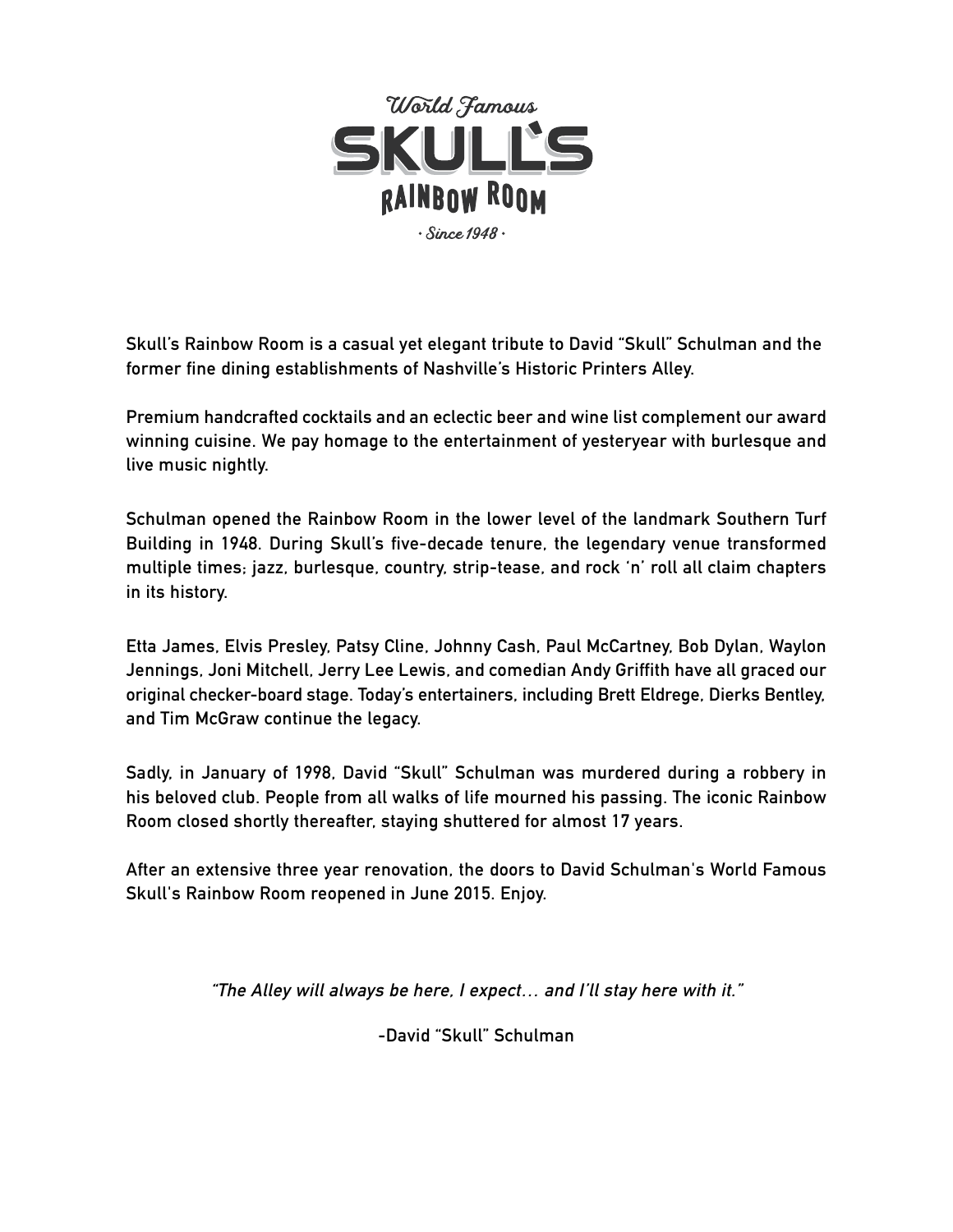

**Standard 15 | Premium 18**

## EASTERN ROYALTY

**Gin, Peppercorn, Lemongrass, Basil, Lime Standard: Gordon's | Premium: Bombay Sapphire**

## BOTANIC PANIC

**Gin, Elderflower, Grapefruit, Lavender, Cava, Lemon Standard: Gordon's | Premium: Bombay Sapphire**

## OH LOUISIANA

**Cognac, Mezcal, Agave, Peychauds, Absinthe, Grapefruit Standard: Maison Rouge V.S. | Premium: Pierre Ferrand 1er. Cru**

### GREAT SCOTT

**Scotch, Sherry, Velvet Falernum, Lemon, Thyme Standard: Monkey Shoulder | Premium: Johnnie Walker Black**

#### SOLEMAKERS

**Rye, Italian Amaro, Cocoa, Torched Orange Standard: Rittenhouse | Premium: Templeton 4 Year**

## MY SHERRY AMOUR

**Tequila, Sherry, Allspice, Turbinado, Angostura Bitters, Lime Standard: Exotico | Premium: Fortaleza Blanco**

## THE KISS GOODBYE

**Rum, Raspberry, Ginger, Zucca, Lime Standard: Appleton Signature | Premium: Diplomatico Reserva**

### SKULL'S STAFF

**Vodka, Orange, Lime, Aperol, Plum. Mint Standard: Heroes | Premium: Ketel One**

### RAINBOW ROOM

**Vodka, Ginger, Pineapple, Cava, Orange Standard: Heroes | Premium: Ketel One**

#### THE DUKE

**Bourbon, Sage, Tobacco Bitters, Angostura, Lemon Standard: Four Roses Yellow | Premium: Buffalo Trace**

### SARGE

**Bourbon, Campari, Pineapple, Cardamum, Lime, Mint Standard: Four Roses Yellow | Premium: Buffalo Trace**



## SPARKLING

| Prosecco, Brut, Italy | 12 |
|-----------------------|----|
| Cava, Brut, Spain     |    |

## RED

| Pinot Noir, Oregon, USA                  | 14 |
|------------------------------------------|----|
| Rosso Tuscan, Tuscany, Italy             | 13 |
| Malbec, Mendoza, Argentina               | 14 |
| Meritage Red Blend, California, USA      | 16 |
| Cabernet Sauvignon, Paso Robles, CA, USA | 15 |
| Cabernet Sauvignon, Napa Valley, CA, USA | 18 |

## **WHITE**

| Pinot Grigio, Alto Adige, Italy  | 12 |
|----------------------------------|----|
| Albarino, Rias Biaxas, Spain     | 13 |
| Riesling, Mosel, Germany         | 12 |
| Sauvignon Blanc, California, USA | 12 |
| Chardonnay, California, USA      | 15 |
| Rose, Provence, France           | 12 |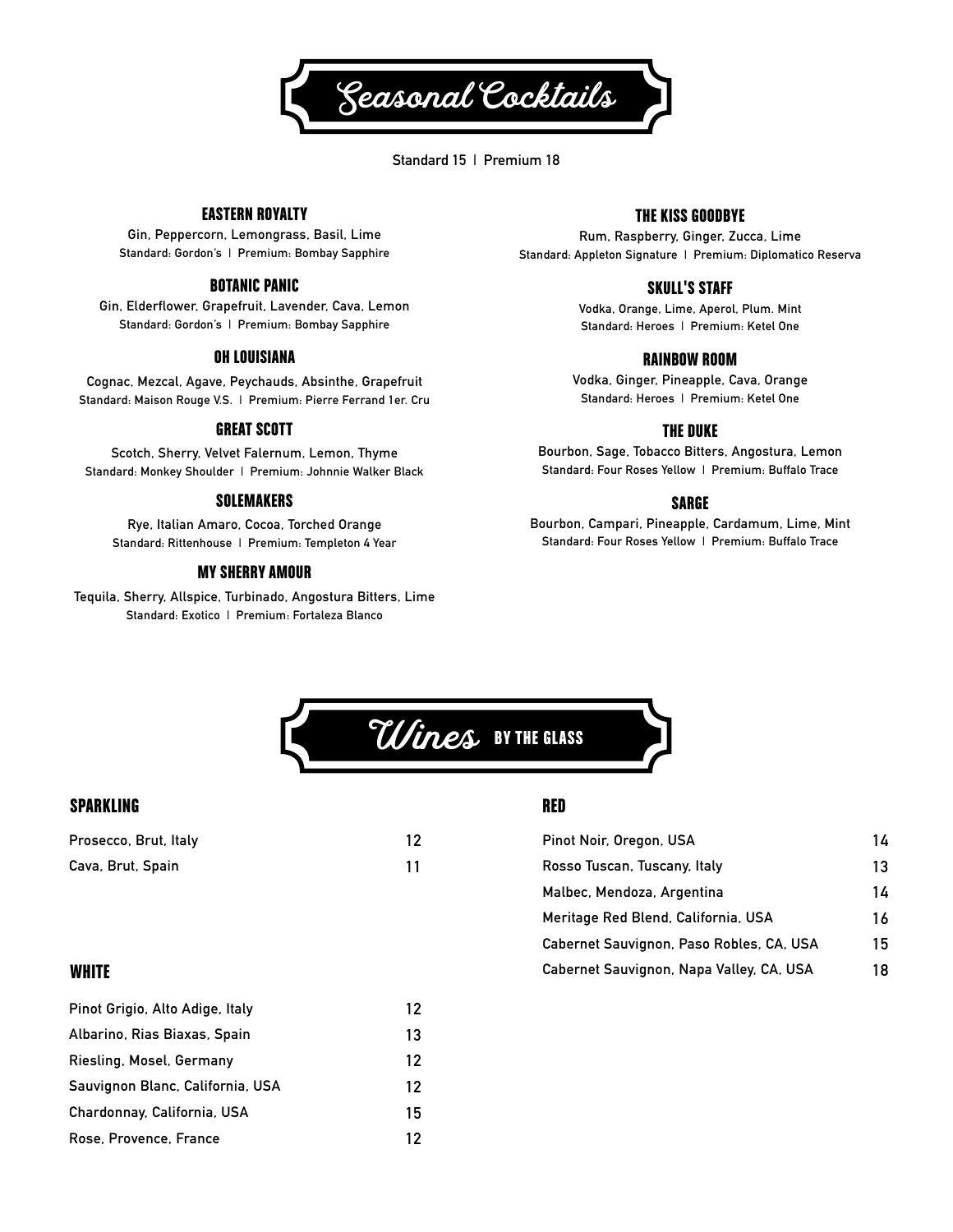

| <b>LOBSTER BISQUE **</b>             | Velvety smooth with rich flavors of Maine lobster and Cognac.<br>Finished with crème fraîche 15                       |
|--------------------------------------|-----------------------------------------------------------------------------------------------------------------------|
| <b>HOUSE SALAD</b>                   | Young field greens tossed in a dijon balsamic vinaigrette with<br>shaved onion, English cucumber, tomato, croutons 11 |
| <b>WEDGE SALAD</b>                   | Classic iceberg wedge with house made bleu cheese<br>dressing, tomato, onion and crumbled bacon 15                    |
| <b>CAESAR SALAD**</b>                | Classic Caesar with anchovy, lemon, garlic and coddled egg 13                                                         |
| <b>BUTCHER'S BOARD*</b>              | An assortment of cured meats & cheeses with accompaniments 35                                                         |
| <b>TUNA TARTARE **</b>               | Sushi grade, #1 tuna with herbs, aromatics and crème fraîche<br>served with wonton chips 20                           |
| <b>LOW COUNTRY SHRIMP COCKTAIL**</b> | Spicy Southern flavored shrimp with extra-tangy cocktail sauce 20                                                     |
| <b>CARPACCIO</b> **                  | Shaved raw beef tenderloin, arugula, bread box, coddled egg<br>and Manchego cheese 20                                 |
| <b>ESCARGOT</b>                      | Broiled mushroom caps stuffed with Helix snails, Sherry<br>herb butter and Parmesan cheese 20                         |
| <b>FOIE GRAS</b> **                  | Hudson Valley Grade A with rum raisin chutney 24                                                                      |
| <b>EGGPLANT</b>                      | Panko fried, topped with crawfish and shrimp creole sauce 18                                                          |

PRIME RIB EMPANADAS \*\* **Braised in red chilis, garlic and onions, topped with roasted poblano cream sauce and queso fresco 20**



Bacon wrapped asparagus\*\* 12 | Rainbow cauliflower 12 | Parmesan fries 10 Mushroom risotto 12 | Smoked cheddar mac & cheese 10

**\* All are served cooked to order.**